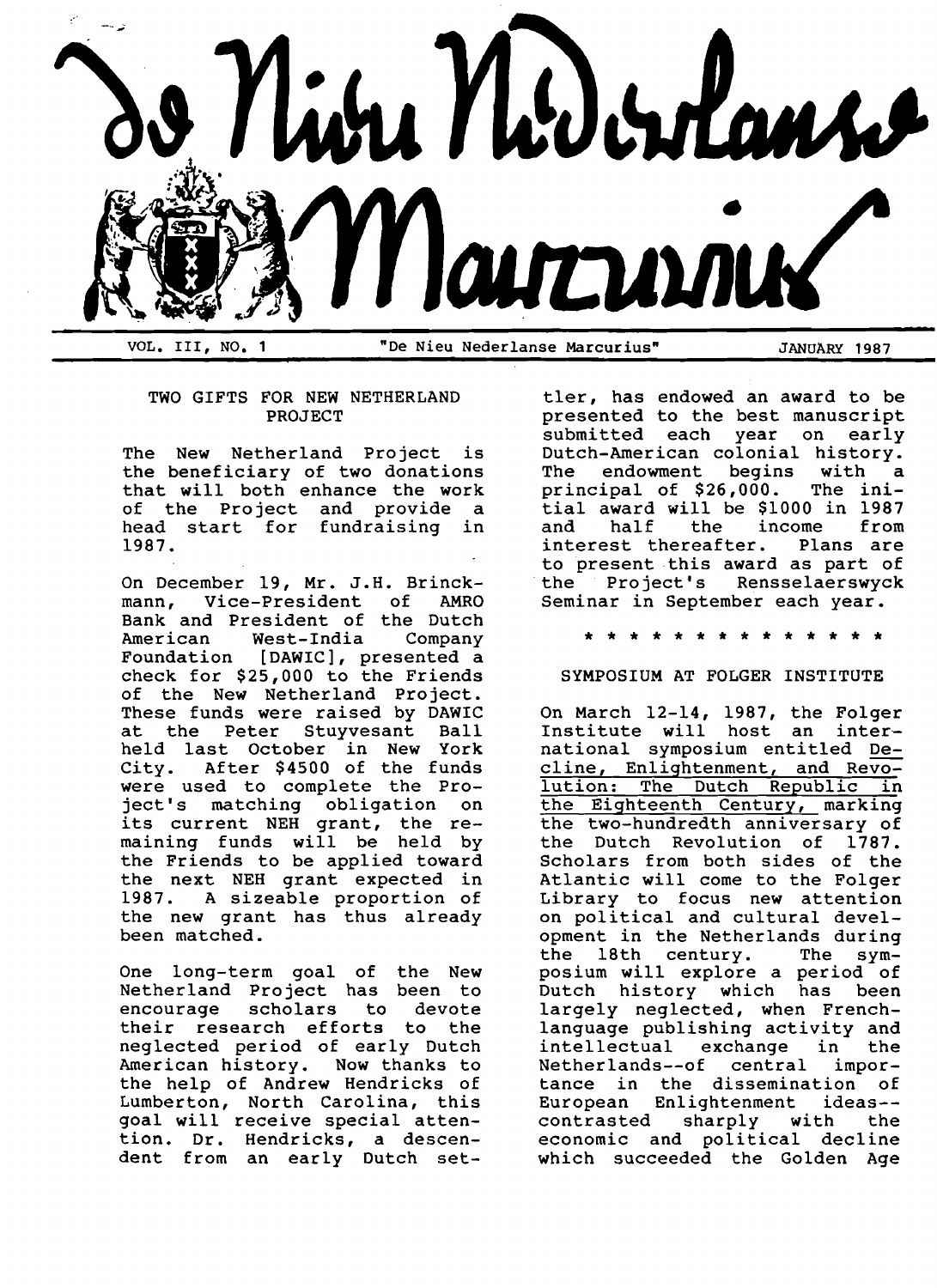

## RESEARCH INTERESTS

# Mr. K.J. Waterman, Koornbrugsteeg 5, 2311 EK Leiden, NETHERLANDS

I am working at the Univ. of Amsterdam on a thesis concerning the nature of contacts and contracts between Indian groups and Dutch traders or colo-<br>nists in the Hudson Vallev. If it nists in the Hudson Valley. is possible, I would like to spend some time researching in Albany in the near future; and would need to find a sponsor or some means of financial support.

### DUTCH BARN SOCIETY

The New World Dutch Barn is a feature of the historic landscape of New<br>York. A number of these barns are A number of these barns are found in the Hudson, Mohawk and Schoharie valleys, and in other areas of Dutch and German settlement. The massive beams and Old World framing are a tribute to the people who produced the buildings. Constructed with basic hand tools, the barns are a marvel of practical engineering. Many have survived over 200 years of use and misuse.

Members of the Dutch Barn Preservation Society visit, record, and help preserve the distinctive architectural form described as the New World Dutch Barn, and other barns of the period. The Society will publish and exchange information about the barns, and the group hopes also to

raise funds and take other steps to preserve these barns for the future.

To join this society send \$5 for a regular membership or \$20 for supporting membership plus your name, address and phone number(s) to Dutch Barn Preservation Society, c/o Shirley Dunn, Crailo State Historic Site, 9-1/2 Riverside Ave., Rensselaer, NY 12144.

# 17TH CENTURY SITE TO BE RESTORED

The Onondaga County Legislature has approved a \$2.3 million renovation of the 17th century historic site near Syracuse known as Ste. Marie de Gannentaha. This is the only living history site in the county where costumed interpreters regularly re-create the lifestyle of a past era, and one of the very few in the entire nation that focuses on the early colonial years of the 17th century. Although this is a French site, there was regular contact between the French and Dutch at Fort Orange in the years of the<br>site 1654-58. One of the issues One of the issues that will be addressed in the new visitor center is the economic reality of the European-Native trade of the period including the Dutch-French rivalry. For more informatior: on this site contact Dennis J. Connors, Director of Museums, Onondaga Department of Parks and Recreation, P.O. Box 146, Liverpool, NY 13088; phone (315) 457-2990.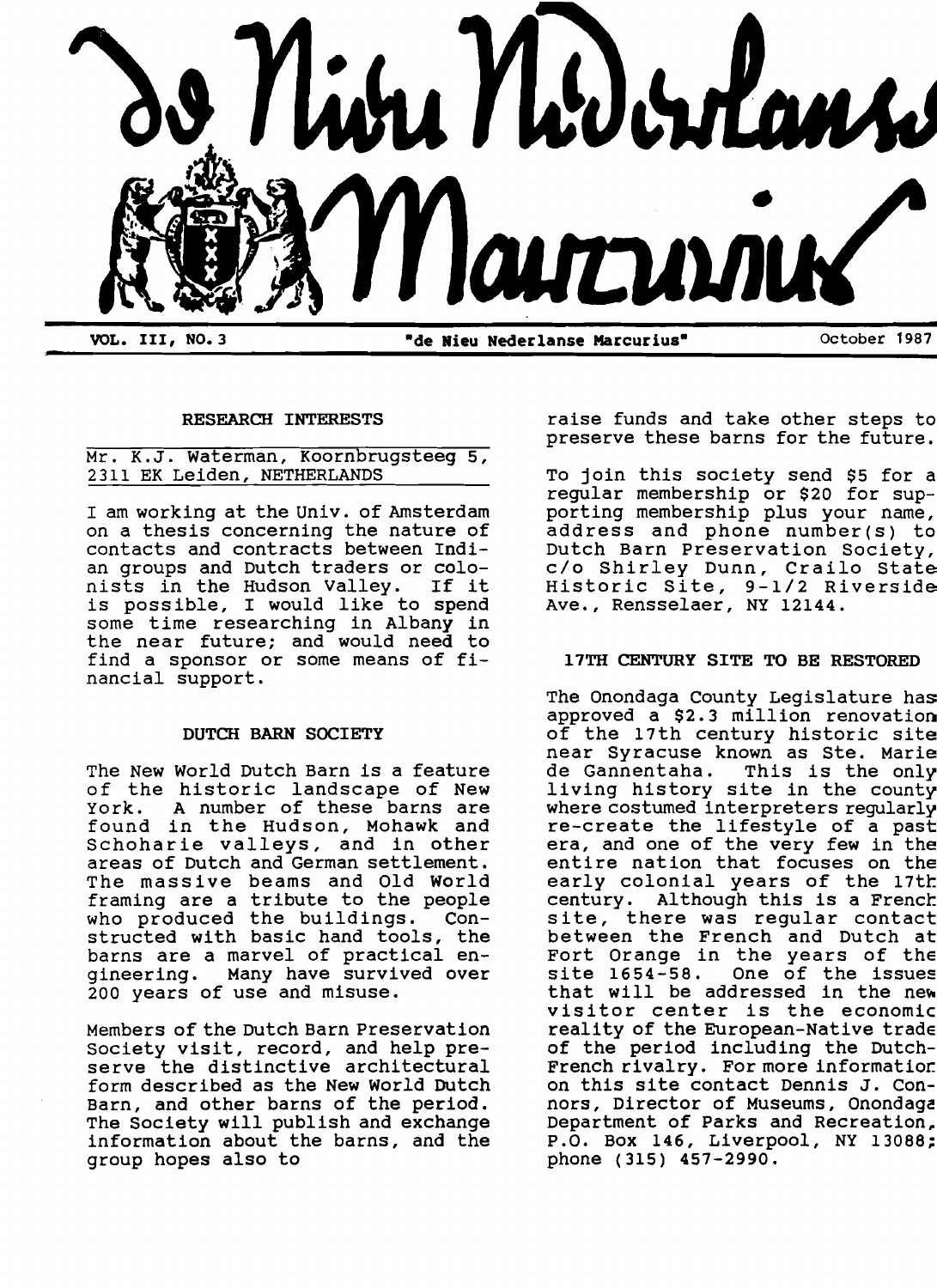## 360TH ANNIVERSARY CELEBRATION

Collegiate School of New York City, which has its roots in New Netherland, will celebrate its 360th anniversary with a year-long gala of events. The school year will open with an important Archives Exhibit drawn from Collegiate's collection of photographs, documents and memorabilia.

The following months will feature exhibits of rare 18th century documents, including copies of the Declaration of Independence and the<br>Constitution. The school will also The school will also present speeches by historians of New Netherland and the Constitution, a display of contemporary Dutch art, and "Adam Roelantsen Day" - a traditional Dutch school day circa 1628. The climax of Collegiate's year-long celebration will be a star-studded benefit concert in Carnegie Hall on May 23, 1988, presenting artists from Collegiate's own family: Andre Previn, Itzhak Perlman, Emanuel Ax and others.

For more information on individual programs contact Esty Foster, Director of Administrative Service, Collegiate School, 241 west 77th Street, New York, NY 10024.

#### RECENT DISSERTATIONS

Natalie A. Naylor submits the following list of recent dissertations which may be of interest to researchers in New Netherland history:

Randall H. Balmer, "Dutch Religion in an English World: Political Upheaval and Ethnic Conflict in the Middle Colonies." PhD Princeton,<br>1985. Dissertation Abstracts, v. Dissertation Abstracts, v. 46/05-A, p. 1312; Order #GAX85-15861.

Paula D. Christenson, "The Colonial

Family in New York: A Study of Middle and Upper Class Interpersonal and Institutional Relations." PhD SUNY Albany, 1984. DA, v. 45/03A, p . 918.

Regina M. Kellerman, "The Stadhuis of New Amsterdam: New York's First City Hall." PhD (architecture) Penn State University, 1983. DA v. 44/08A, p. 2273; order # GAX83-27512.

Ada L. Van Gastel, "Adriaen Van der Donck, New Netherland and America." PhD (American Literature) Penn State Univ., 1985. DA, v. 41/06-A, p. 1630; order # GAX85-16112.

Richard S. Moss, "Slavery on Long Island: Its Rise and Decline during the 17th through 19th Centuries."<br>PhD St. John's, 1985. DA, v. PhD St. John's, 1985. 62/12A, p. 3834; order #GAX86-02014.

vivian L. Kruger, "The Slave Family in Early New York, 1626-1827." PhD Columbia, 1985. DA, v. 46/08A, p. 2408; order #GAX85-23186.

The Marcurius would like to thank Prof. Naylor for submitting these titles. We invite others who come across any information of interest to researchers in the Marcurius<br>network to drop us a line. That's network to drop us a line. why we started the newsletter, to make it easier to share the most recent information on New Netherland.

## MISCELLANY

As of Nov. 2, 1987, Sleepy Hollow Restorations will be changing its name to Historic Hudson Valley. The address will remain the same, however, namely 150 White Plains Road, Tarrytown, NY 10591.

 $\star$   $\star$   $\star$ 

Harbor Hill Books, P.O. Box 407,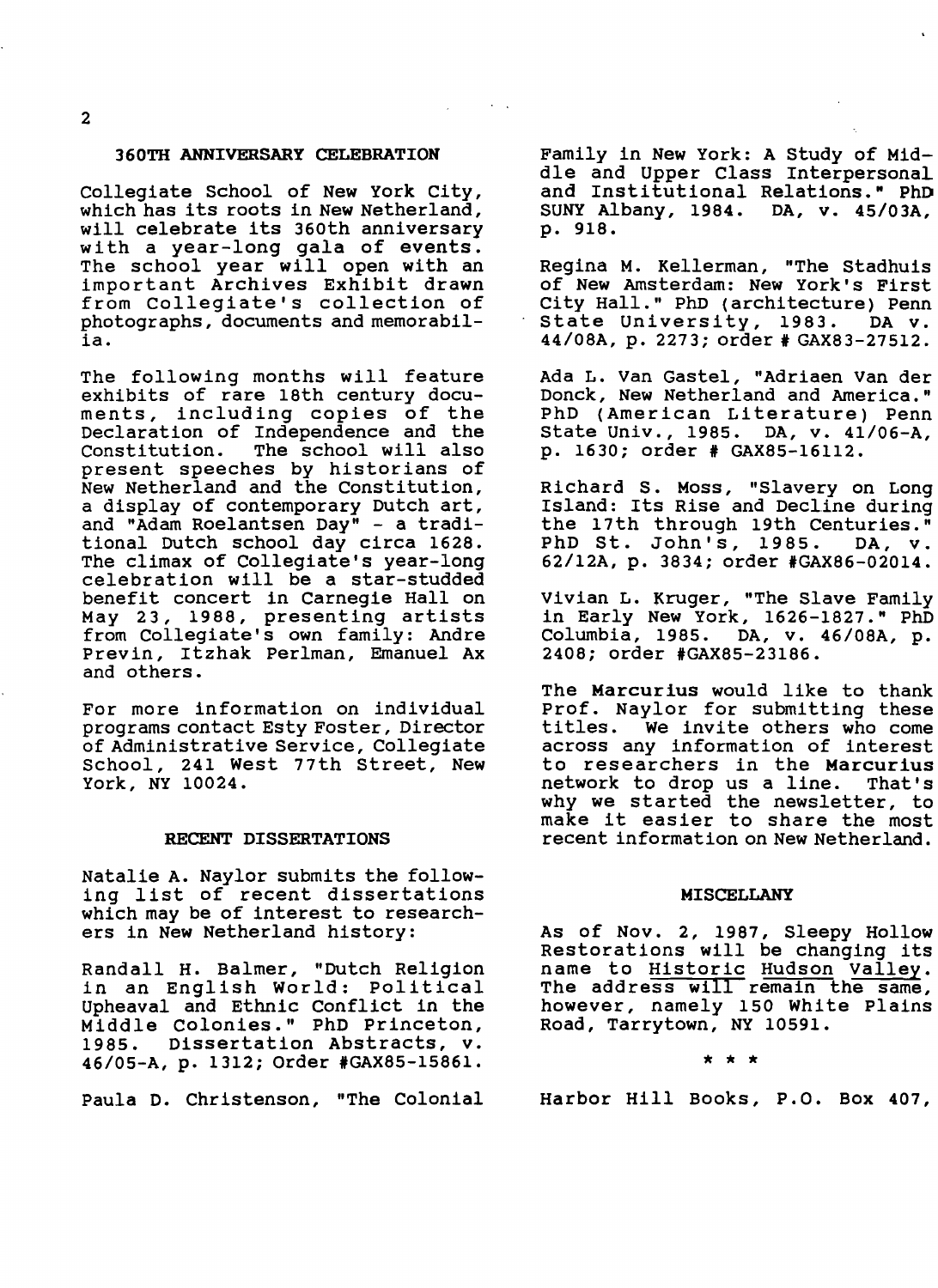

# LEAN YEARS ARE OVER FOR NEW NETHERLAND PROJECT

The New Netherland project has been awarded its 4th three-year matching grant from the National Endowment for the Humanities. This new grant provides an outright gift of \$50,000 and the offer to match dollar-fordollar \$82,000 raised from private sources. The new NEH grant will fund the Project through June 30, 1990. Ordinarily this would mean that the Project would now undertake several fundraising campaigns which in the past have drained much time and effort from the real business of the Project, the translation of the 17th century Dutch archives of New Netherland.

However, as the last issue of the MARCURIUS reported, the Friends of the New Netherland Project is holding \$20,000 from the funds raised by last year's Stuyvesant Ball. In addition, the Project was the recipient of two \$50,000 New York State legislature grants in 1986 and again in 1987. The 1986 grant came so late that we were not able to begin using the money until December 29, 1986; thus over \$30,000 remained from the 1986 grant when the 1987<br>grant went into effect. It now grant went into effect. looks as if the Project will be able to apply most, if not all, of the legislative grant money as matching for the new NEH grant, in effect completely matching the entire \$82,000 required by NEH. Any remaining funds and any funds donated to

the Project will be held to b applied to funding needs afte 1990. Project staff are now fre. to devote themselves entirely t. translating and editing.

One of the editing projects now underway is a volume of "Selected Rensselaerswyck Seminar Papers from all past seminars. The Lucius Littauer Foundation has given the Project \$15,000 to publish thi= volume and to distribute copies to major research libraries. Dr Zeller is collecting and editing about 25 papers and hopes to have the volume to the publisher by summer with the slim chance of summer with the siim chance of<br>having it printed in time for the 10th Rensselaerswyck Seminar in September 1987.

The New Netherland Project's most recent publication, The Curacae recent publication, <u>the curacat</u> publisher, Heart of the Lakes [2989] Lodi Rd., Interlaken, NY 14847 9763] for \$40.00 plus \$2.00 postage [NYS tax if resident]. This handsome 500-page volume includes both the English translation and the Dutcl transcription, a complete subjec1 index, table of 17th century coins. muer, cable of from century coins,<br>weights and measures, and it! werence and measures, and res fold-out facsimile of a 17th centur) map of the Caribbean. The documents in this volume contain much information on Dutch mercantile interests including their involvement in the sugar, salt, and slave trade, and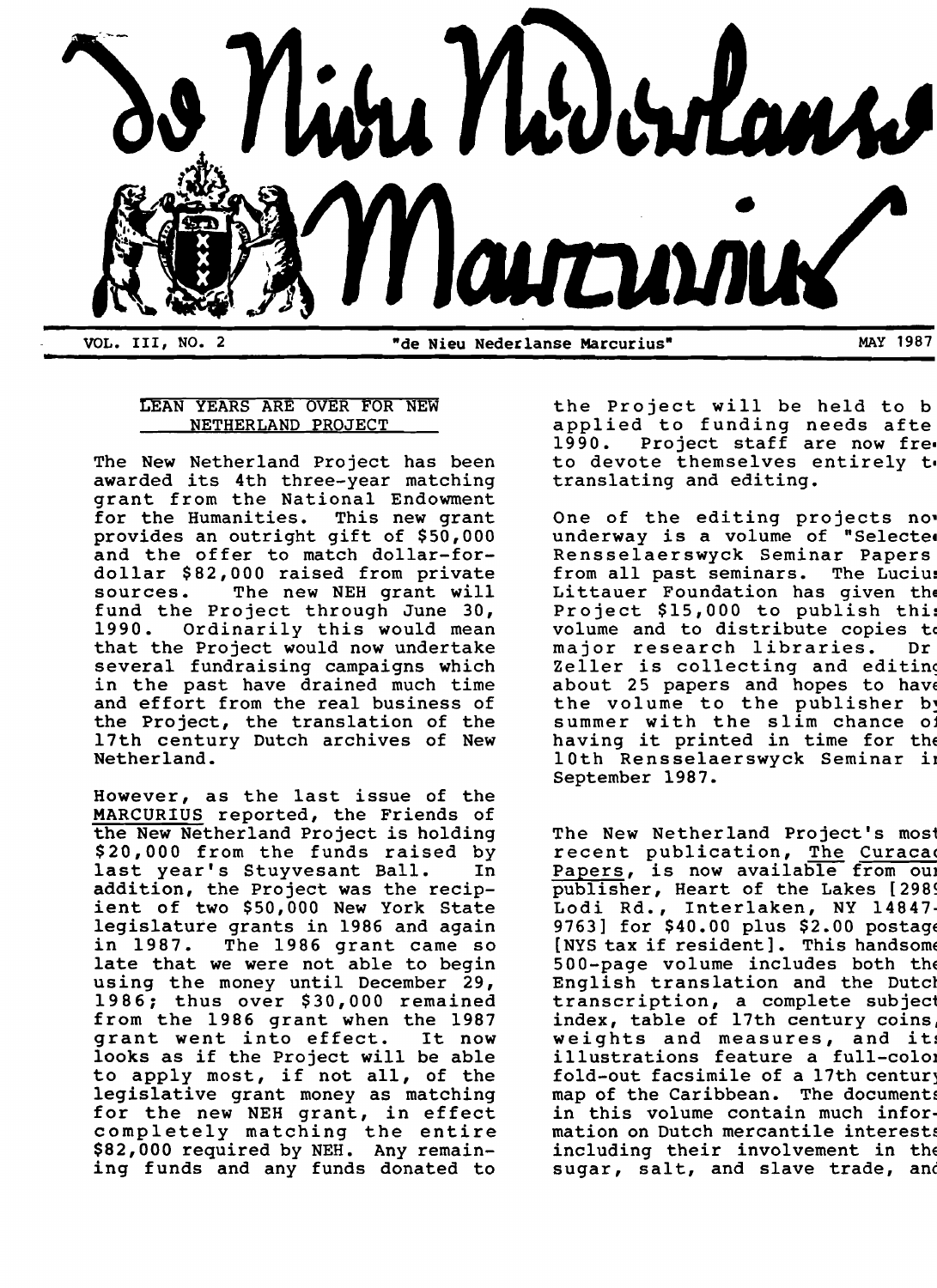the volume would be a valuable addition to any colonial historian's library.

#### UPCOMING CONFERENCES, ETC.

The "Conference on New York State History" will be held June 5-6, 1987 at SUNY Oneonta and it includes two sessions of interest to New Netherland scholars. The new publisher of New Netherland Project translations, Walt Steesy of Heart of the Lakes, will be a panelist in the session "The Publisher Meets the Historians: Publishing History Books on New<br>York". Bruce Dearstyne of the NYS Bruce Dearstyne of the NYS Archives will speak on "An Archival Perspective on Historians and the Documentation of Life in New York". Brochure and registration information available from Conference on NYS History, 3093 Cultural Education Center, Albany, NY 12230.

#### \*\*\*

The Metropolitan Historic Structures Association of New York City is sponsoring a two-week heritage preservation tour of the Netherlands<br>June 17-28, 1987. Emphasis will be June 17-28, 1987. on understanding the Dutch contribution to American culture and the factors which led to Dutch preeminence in art, commerce, world<br>exploration and colonization. For exploration and colonization. more information write to Metropolitan Historic Structures Association, Dyckman Museum, 4881 Broadway, New York, NY 10034.

\*\*\*

The 10th Rensselaerswyck Seminar will be held September 19, 1987, and it will be a "New Netherland Hutspot" with papers on five different subjects. Speakers and topics include Randall Balmer on the influence of the Domines in maintaining Dutch cultural identity after the English takeover; Peter Rose on 17th and 18th century foodways in the Hudson Valley; Stefan Bielinski on the people of New Netherland a generation later; James Tanis on Dutch forerunners of American political thought;

and Len Tantillo on the creation 0 his historical painting Fort Orang. 1635. The night before the seminar the first \$1000 Hendricks Manuscrip' Award will be presented to Olive: Rink, author of Holland on th Hudson. The awards banquet will be open to all who wish to attend at . cost of \$20 or less per person. Fo: registration information and . brochure contact the New Netherlan. Project, New York State Library, CEI llD35, Albany, NY 12230.

\*\*\*

A 1989 conference commemorating th. 300th anniversary of the Leisle: Rebellion is being planned by the<br>New Netherland Project. Please New Netherland Project. send suggestions for speakers to the New Netherland Project and n01 to Long Island Studies Institute as announced in the last issue of the<br>Marcurius. We would like speakers We would like speakers on all aspects of the Leisle: Rebellion and its aftermath.

## PLANS TO REBUILD THE HALF MOON

At a news conference in Albany or Thursday, April 30, 1987, Andrew A. Hendricks of Lumberton, Nortl Carolina announced plans for c celebration in 1989 of the first European settlements in the states of Connecticut, Delaware, Nel Jersey, New York, and Pennsylvania, the states that comprise what was<br>formerly New Netherland. 1989 formerly New Netherland. marks the 380th anniversary oj Henry Hudson's voyage of discovery. and Andrew Hendricks plans to builc a sailing replica of Henry Hudson's ship, Halve Maen, to serve as a focus for celebrations in 1989 provided he can obtain community support from at least twenty communities in the former "New Netherland' area. Community support is needed by July 1, 1988, so that the ship will be ready for ceremonies in 1989.

Through Holland Village Inc., c corporation set up in the state 01 New Jersey and registered in the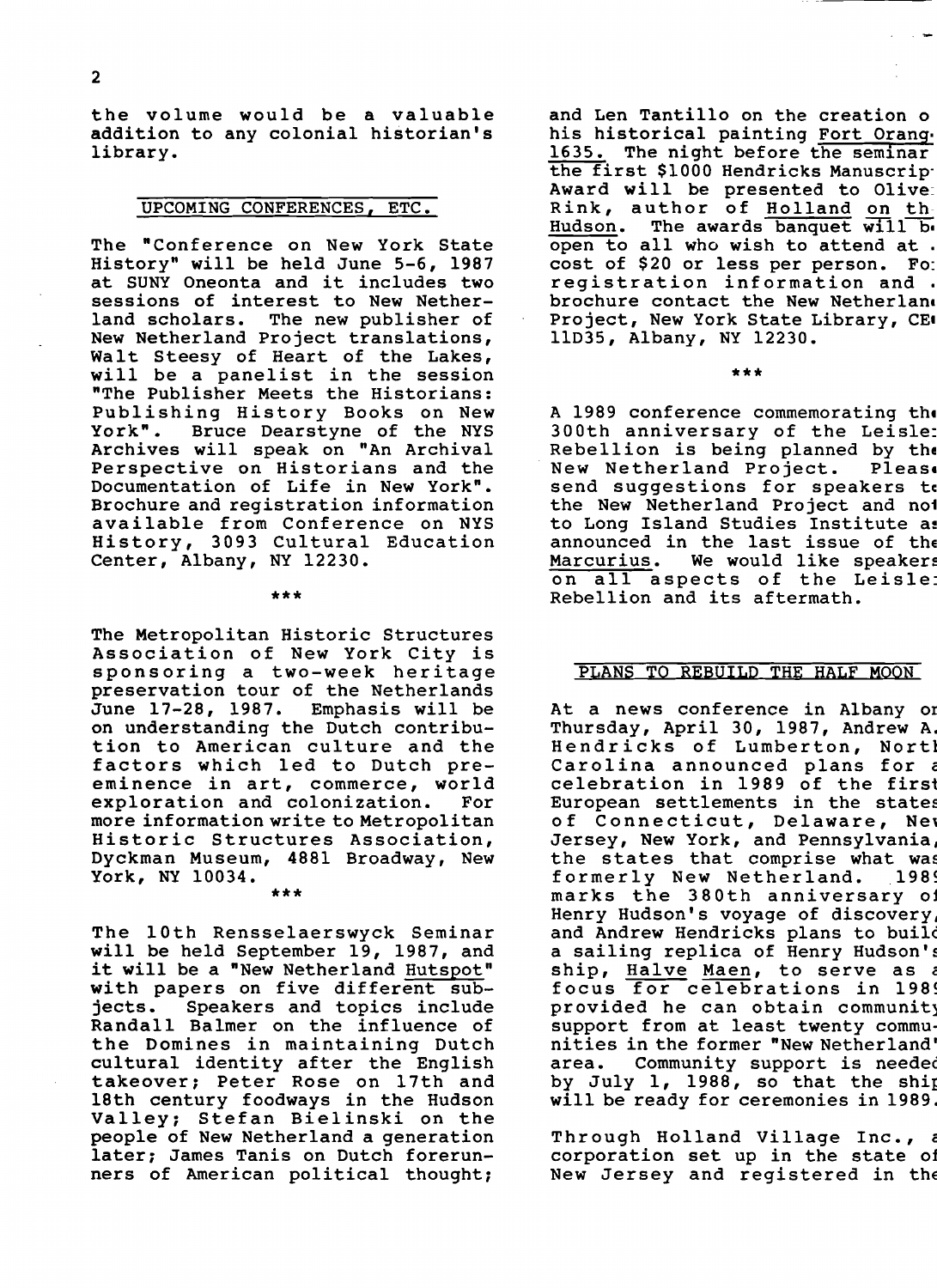state of New York, Andrew Hendricks has arranged for the Half Moon to be built in Holland by an experienced ship-building firm recommended by<br>the Dutch government. The entire the Dutch government. cost of the ship's construction, which will exceed one million dollars, will be assumed by Holland Village,<br>Inc. The ship will be christened in The ship will be christened in Holland possibly by the Dutch royal family. After being exhibited in Holland, the ship will be transported to the United States.

---

> The Half Moon will have exhibits about Dutch-American history including origins of the following: the American declaration of independence, the American constitution, the American flag, freedom of religion, separation of church and state, and the free public school system. In addition, there will be a display of ethnic dolls, as well as nautical, navigational, and sports exhibits. Holland Village, Inc. will provide approximately ten employees dressed in authentic Dutch costumes to guide visitors through the Half Moon and to sell items related to the celebration of the 380th anniversary of Hudson's voyage.

> Commemorative items [such as an early map of New Netherland, blueprints for the ship, a Dutch tile showing the ship, etc.] are currently being sold to help finance the construction of the Half Moon. Arrangements are being made to sell these items through such organizations as the NYS Museum Shop, Albany Other organizations interested in selling these commemorative items should contact the New Netherland Project.

> Dr. Hendricks recounted the celebrations of other states to commemorate their founding: Massachusetts at Plymouth Plantation with the ship Mayflower II: Virginia at Jamestown **Festival Park with the Goodspeed:** Maryland at St. Mary's City with the Dove; and North Carolina at Roanoke<br>Island with the Elizabeth II. "It is Island with the Elizabeth II. unfortunate," Dr. Hendricks observed "that the greatest maritime area in

this country, the mid-At1anti states, do not have a sense of thei founding or their early heritage. Dutch-American history is the leas studied area in American history."

Through projects such as the rebuild ing of the Half Moon and the recent1 instituted Hendricks Manuscrip Award, Andrew Hendricks hopes t acquaint the people of the forme New Netherland area and this countr as a whole with their non-Englis<br>heritage. In order to keep al In order to keep al interested parties informed of hi plans, Dr. Hendricks will be issuin. a newsletter, New Netherland Festi-<br>val. Please write to him at 10 Please write to him at 10 Rosewood Drive, Lumberton, NC 2835: if you would like to be on hi; mailing list.

# HENDRICKS MANUSCRIPT AWARD WINNER

The winner of the 1987 Hendrick: Manuscript Award of \$1000 for the best manuscript on New Netherlanc history is Oliver Rink for his bool<br>Holland on the Hudson. Prof. Rinl Holland on the Hudson. will be honored at an award banquet on Friday, September 18, 1987 in Albany, NY and he will present summary of his research at that<br>function. For further information For further information on the 1987 award banquet contact the New Netherland Project.

The selection committee for the 1988 Hendricks Manuscript Award is now accepting submissions of manuscripts. For guidelines and submission deadlines please write to: Hendricks Manuscript Award Selection Committee, Friends of the Ne, Netherland Project, P.O. Box 2536 Empire State Plaza Station, Albany NY 12220-0536.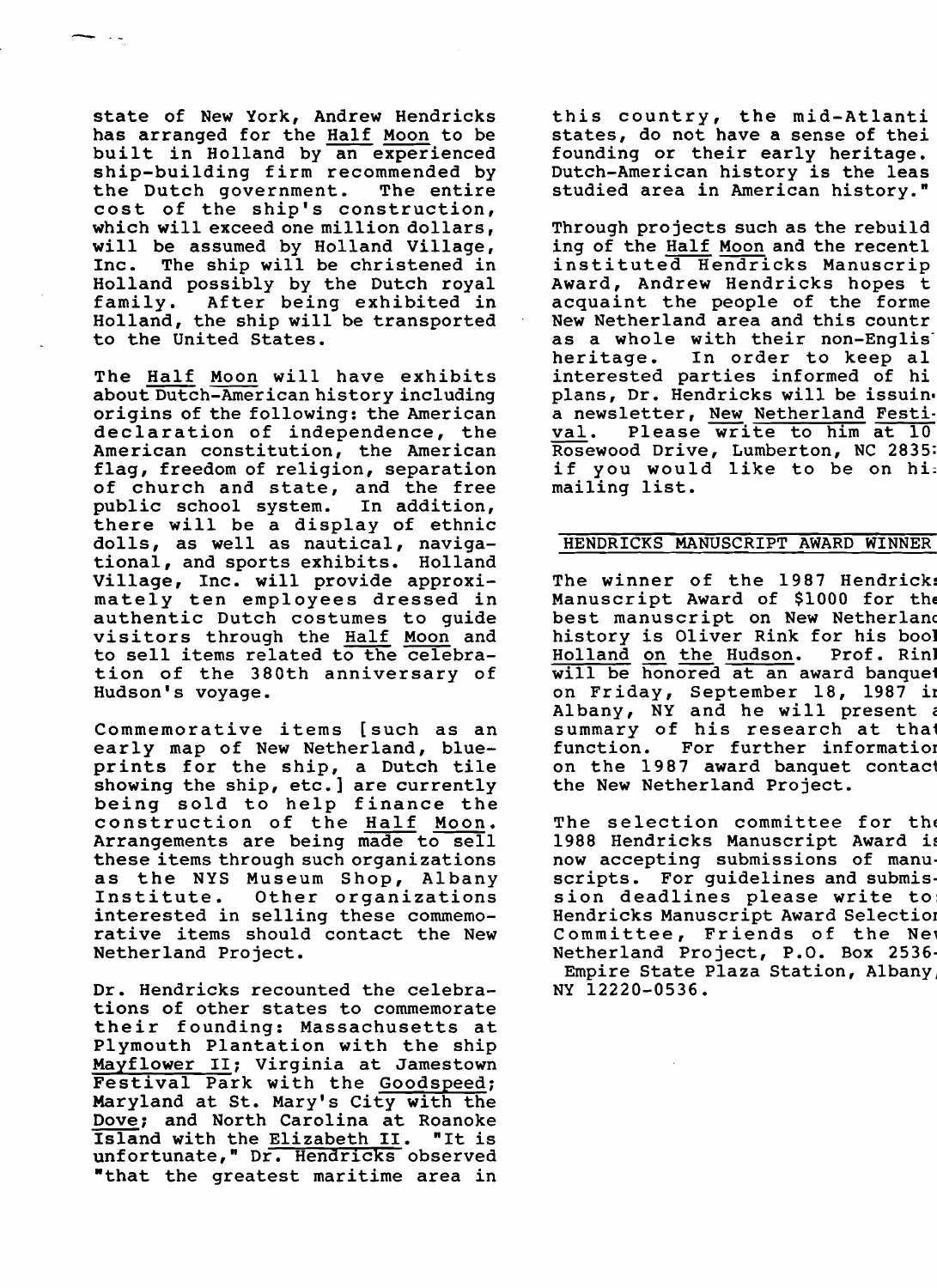

A 10 x 8 inch, fUll-color facsimile of this Dutch mariners' map of the Caribbean taken from the 1667 Goos Atlas in the New York State Library is available for \$2.00 from the New Netherland Project, NY State Library, CEC IlD35, Albany, NY 12230. This is the fold-out map which appears in the Project's recent publication, The Curacao Papers.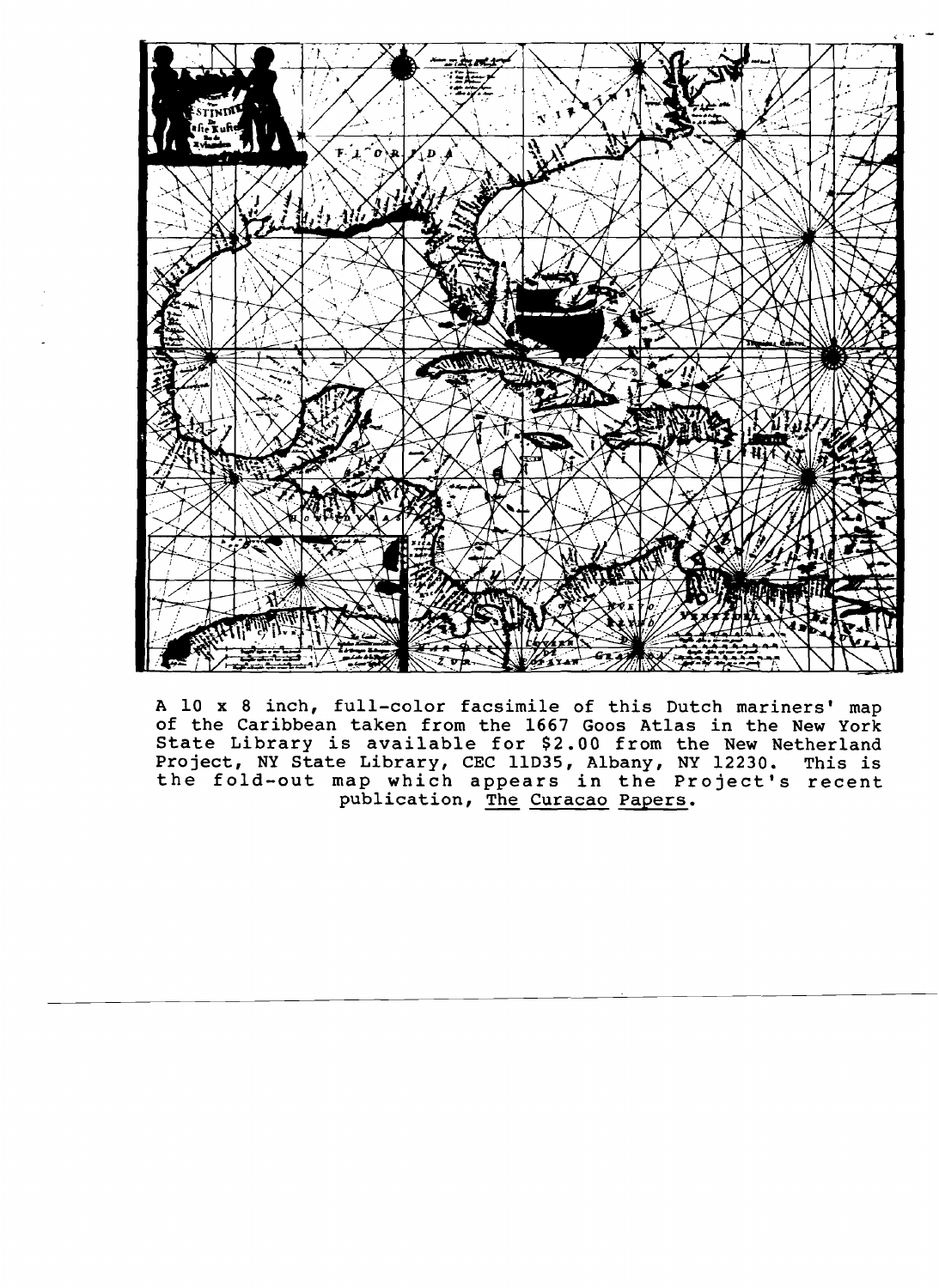of the 17th century. Questions<br>now being raised about this being raised about contradictory period in Dutch history will be examined in four sessions over the course of two days.

Opening on Thursday night, March 12, with a keynote address by E.H. Kossmann of the University of Groningen and a reception at the Royal Netherlands Embassy, the symposium will continue the following day, Friday, March 13, at the Folger Shakespeare Library with morning and afternoon sessions on "Three Dutch Revolutions: 1747, 1787, 1795," and "Civic Humanism and the Dutch Republican Tradition". Satur-<br>day. March 14. will also be day, March 14, will also divided into morning and afternoon sessions, devoted to "The<br>Dutch Enlightenment"and "Dutch Dutch Enlightenment"and Culture in its Social Setting".

For registration information, contact Gregory Barz, conference organizer, at the Folger Institute, 201 East Capitol Street,<br>S.E., Washington, DC 20003; Washington, DC (202) 544-4600, ext. 246.

\* \* \* \* \* \* \* \* \* \* \* \* \* \* \* \*

## CURACAO PAPERS AT PRESS (FINALLY! )

The New Netherland Project's newest volume of translations, The Curacao Papers, went to press on January 5, 1987. It should take approximately nine weeks to print and bind this<br>volume of 500 pages. The folvolume of 500 pages. lowing words from the preface by the governor of the Netherlands Antilles express the importance of this volume:

"Thanks to the dual role played by Petrus Stuyvesant in both New Netherland and Curacao in the year 1642 to 1664, this publication, so to say, "kills two

birds with one stone." Not only do the documents tell us about the West India Company's way of managing its properties on Curacao, they also help us to understand the scope and nature of the business relations in those days between the colony in the Caribbean and New Netherland, relations that were not severed<br>after the conquering of New after the conquering of New<br>Netherland by the British but Netherland by the British continued to prove their impor-<br>tance especially during the  $e$ specially American Revolutionary War."

To order the CURACAO PAPERS send \$40.00 for each copy plus \$2.00 shipping (NYS residents add 7% tax) to Heart of the Lakes Publishing, Interlaken, NY 14847.

\* \* \* \* \* \* \* \* \* \* \* \* \* \* \* \*

## MARCURIUS NETWORK PAYS OFF

A note by Jan Folkerts of Gro-<br>ningen which appeared in the ningen which appeared February 1986 issue of De Nieu<br>Nederlanse Marcurius prompted Nederlanse Marcurius C.A. Weslager, author of Dutch Explorers, Traders, and Settlers in the Delaware Valley 1609-1664<br>(Univ. of Pennsylvania Press, (Univ. of Pennsylvania Press, and other books and articles dealing with the 17th century, to write Mr. Folkerts. Their subsequent correspondence proved to be mutally beneficial and intellectually stimulating.

When Bill Alrich, a trustee of the Holland Society of New York, invited Dr. Weslager to read a paper at the first reunion of the Alrich family held in New Castle, Delaware, November 7-9, 1986, Weslager chose as his topic "Peter Alrichs: New Castle Merchant, Indian Trader, Plantation Owner, and Politician." In his research for the paper, Weslager found that Peter Alrichs was born in Groningen ca. Correspondence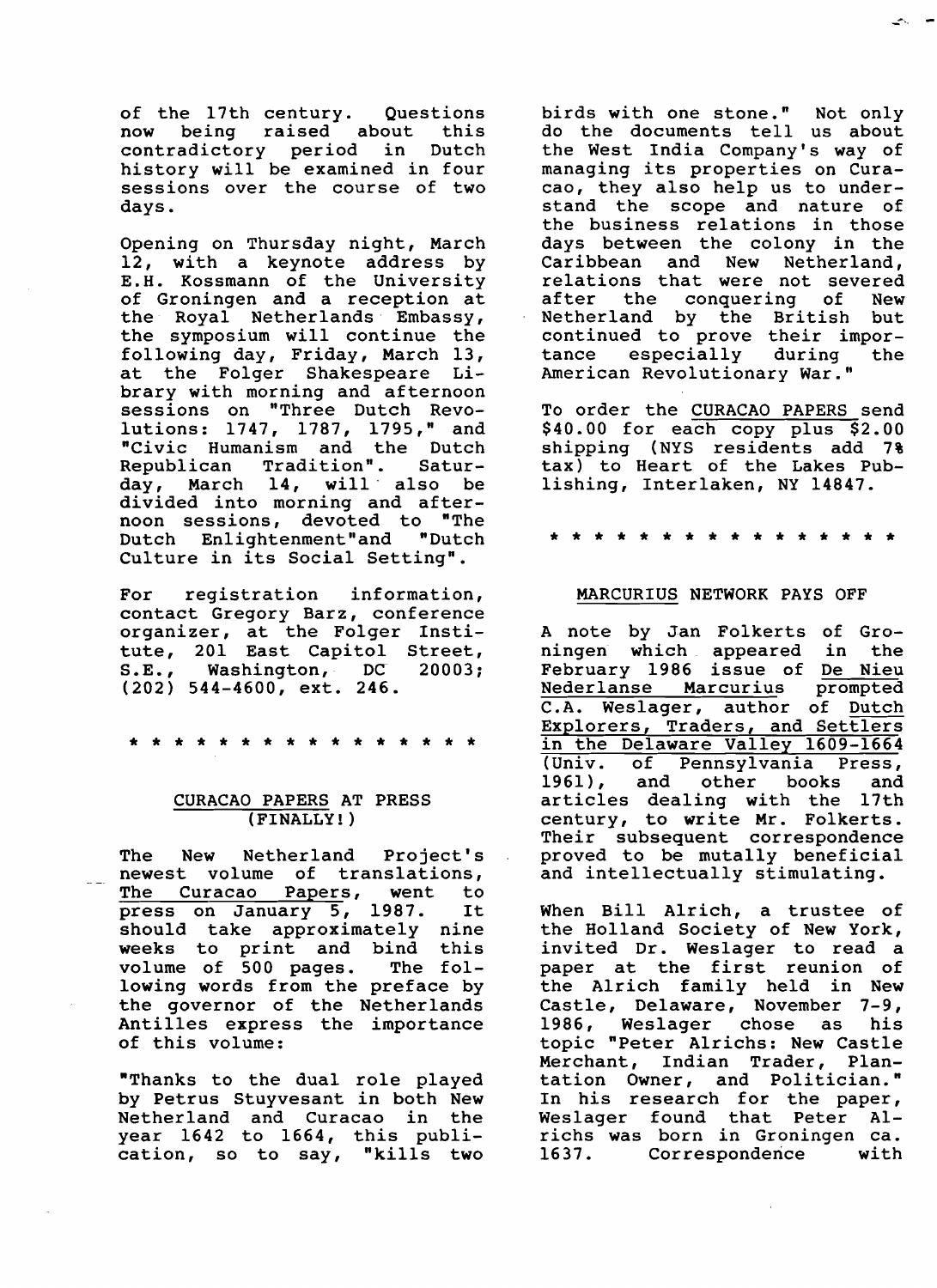Folkerts revealed that Peter's father Sigfridus Alrichs was a student at the University of<br>Groningen and following his following graduation became a Dutch Reformed minister in the parish of Niekerk and Faan near Zuidhorn not far from Groningen. Folkerts was able to supply Weslager with other valuable background data for his paper.

Dr. Weslager writes, "Thanks to De Nieu Nederlanse Marcurius, a paper on an outstanding Dutch-American, Peter Alrichs, brought me into contact with a Dutch "pen pal" and the paper will shortly be published by the Alrich family." For information about the Alrichs (Alrich, etc.) family, and the paper, interested persons should write Bill Alrich, 248 Upper Gulph Road, Radnor, PA 19087.

## \* \* \* \* \* \* \* \* \* \* \* \* \* \* \* \*

#### RESEARCH INTERESTS

William I. Roberts IV, Chief<br>Archaeologist, Greenhouse Con-Archaeologist, Greenhouse sultants Inc., 54 Stone Street, 7th Floor Penthouse Suite, New York, NY 10004; Phone: (212) 514 9520

This represents a change of<br>address and of personnel. personnel. Greenhouse Consultants provides<br>all manner of historical and manner of historical and<br>ological consulting serarcheological vices, including background research, archeological testing, and full-scale excavation. The 1983 Broad Financial Center site at Pearl & Whitehall in lower Manhattan yielded significant artifacts from the warehouse of Augustine Hermanns.

Jan Piet Puype, Librarian/Keeper of Documents, Nederlands Scheepvaart Museum, Kattenburgerplein 1, 1018 KK Amsterdam, The Netherlands

I I am a specialist in ancient<br>weapons and right now am weapons and right involved in detailed research on 17th century Dutch firearms. have been intensely engaged in the- analysis of gunparts from Seneca Iroquois sites and should now like to study Mohawk gun finds. I invite anyone who is seriously interested in the same subject to contact me.

Barbara Kelly, Curator, Long<br>Island Studies Institute, Hof-Island Studies Institute, Hofstra University Library Floor, 1000 Fulton Ave, Hemp-<br>stead, NY 11550; Phone:  $11550$ ; Phone: (516)560-5097

The Institute combines Hofstra's New York History Collection and the Nassau County Museum Reference Library and constitutes a major research center for the study of Long Island local and regional history. The reference collection includes books, records and documents, maps, newspapers, photographs, audiovisual materials, and manuscript collections. The Institute will sponsor meetings, workshops, exhibits, and conferences as well as media offerings and publications.

The Institute would be willing<br>to co-sponsor (with the New to co-sponsor (with Netherland Project) a conference in 1989, the 300th anniversary of Leisler's Rebellion. Please contact Natalie Naylor, Director of Long Island Studies Insti-<br>tute, with suggestions for suggestions speakers, etc.